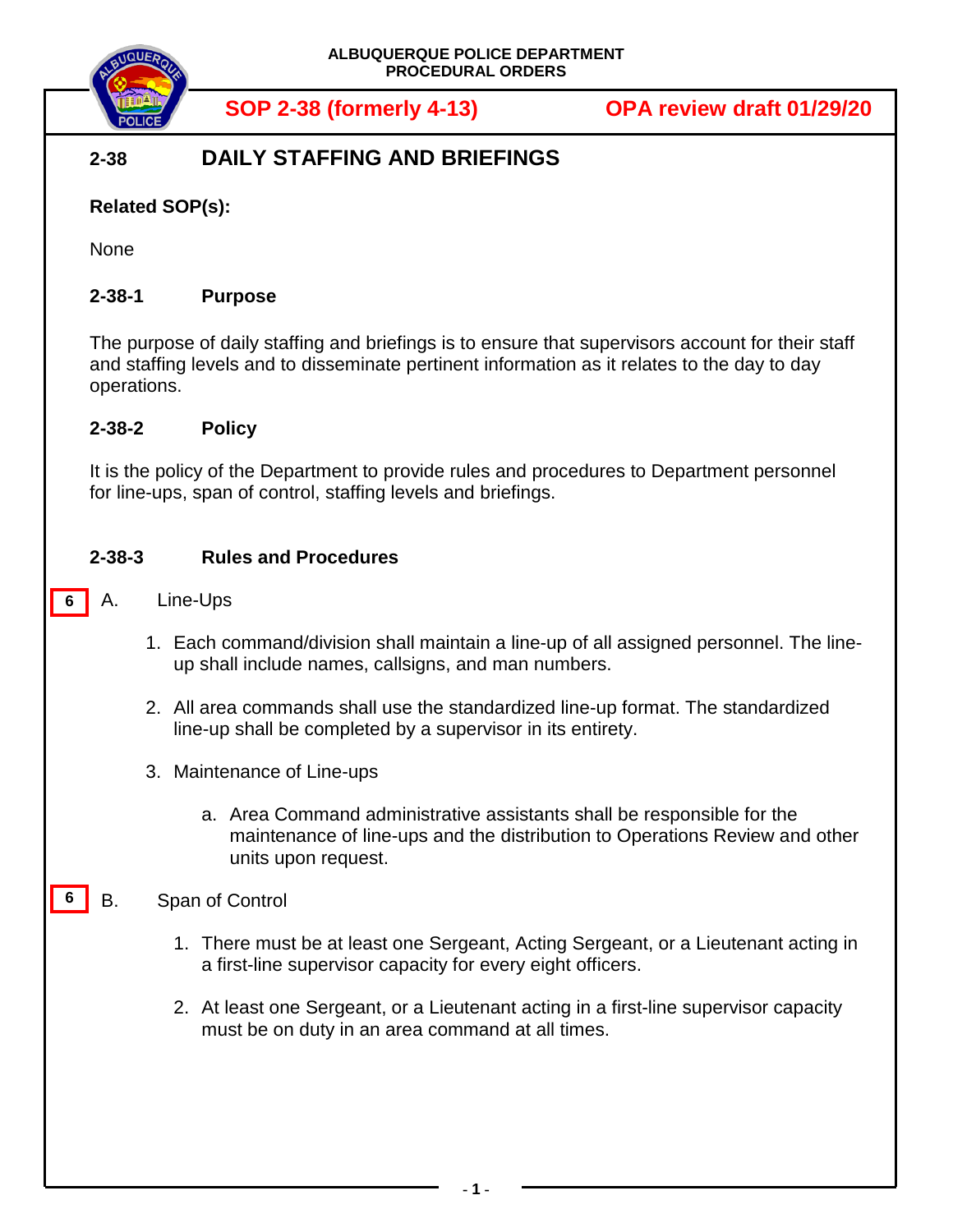

# **SOP 2-38 (formerly 4-13) OPA review draft 01/29/20**

- 3. In order to provide officers a primary and clearly identified first line supervisor, the Sergeant or Acting Sergeant providing coverage shall log on with the "A" designation for acting at the end of their call sign. For example, if a Sergeant who normally has the call sign of 1320 is covering for Southeast Team 2, they shall log on as S32A, and their call sign of 1320 shall be listed in the comments box.
- 4. Only those individuals who have successfully completed the Acting Sergeant class are eligible to perform as an Acting Sergeant.

#### C. Holidays

- 1. The Chief of Police shall determine which divisions will be required to work holidays.
- 2. Sworn personnel shall be governed by the APOA contract.

#### D. Briefings **6**

- 1. All shifts and/or operations conducted by specialized unit shall start with a briefing to disseminate pertinent information. The only exceptions from conducting a daily briefing shall be:
	- a. A major critical incident;
	- b. Assistance at the request of a supervisor for calls for service.

c. Department personnel assigned to a specialized unit (undercover, plain clothed or tactical units).

- 2. Briefings may be conducted at the sub-station or at a field-briefing location to enhance contact with the community.
- 3. During briefing supervisors shall verify the following for each officer and document the findings on the line-up:
	- a. Daily Code. Utilize the "Daily Code" column to indicate the officer's status.
	- b. Attendance. Utilize the "In Briefing" checkbox for officers who were present during briefing.
	- c. Equipment. Utilize the "EQUIP Pass/Fail" checkbox to ensure that officers have all required equipment on their belt.
	- d. OBRD. Utilize the "OBRD Pass/Fail" checkbox to ensure that the OBRD worn by the officer is properly functioning by verifying the OBRD is powered on and in buffer mode, the operation LED (light) will blink green.
	- e. Document any additional units covering for calls for service. Utilize the Remark comment box (color coded in red) to list information on all officers covering calls for service overtime, and the team they are assisting.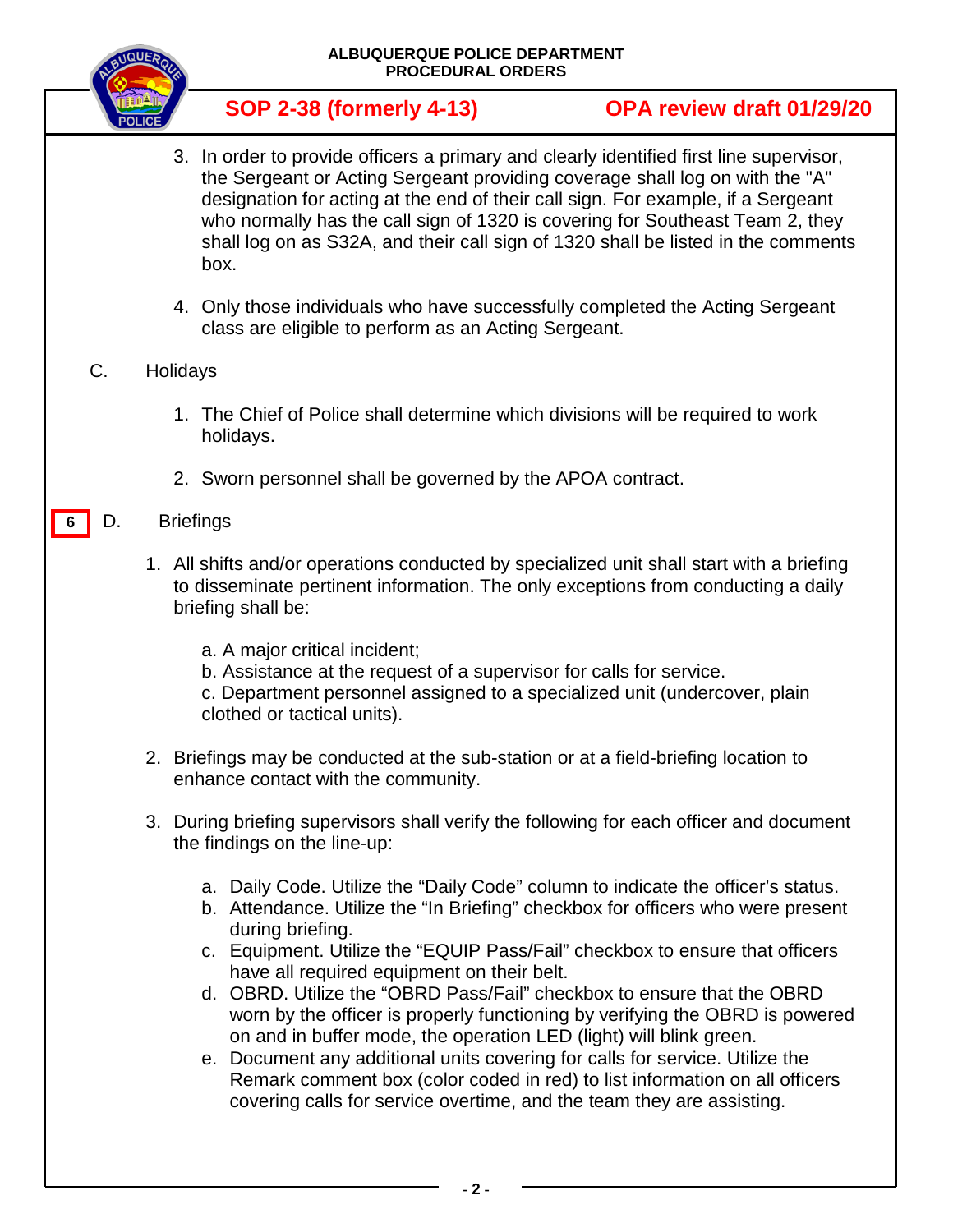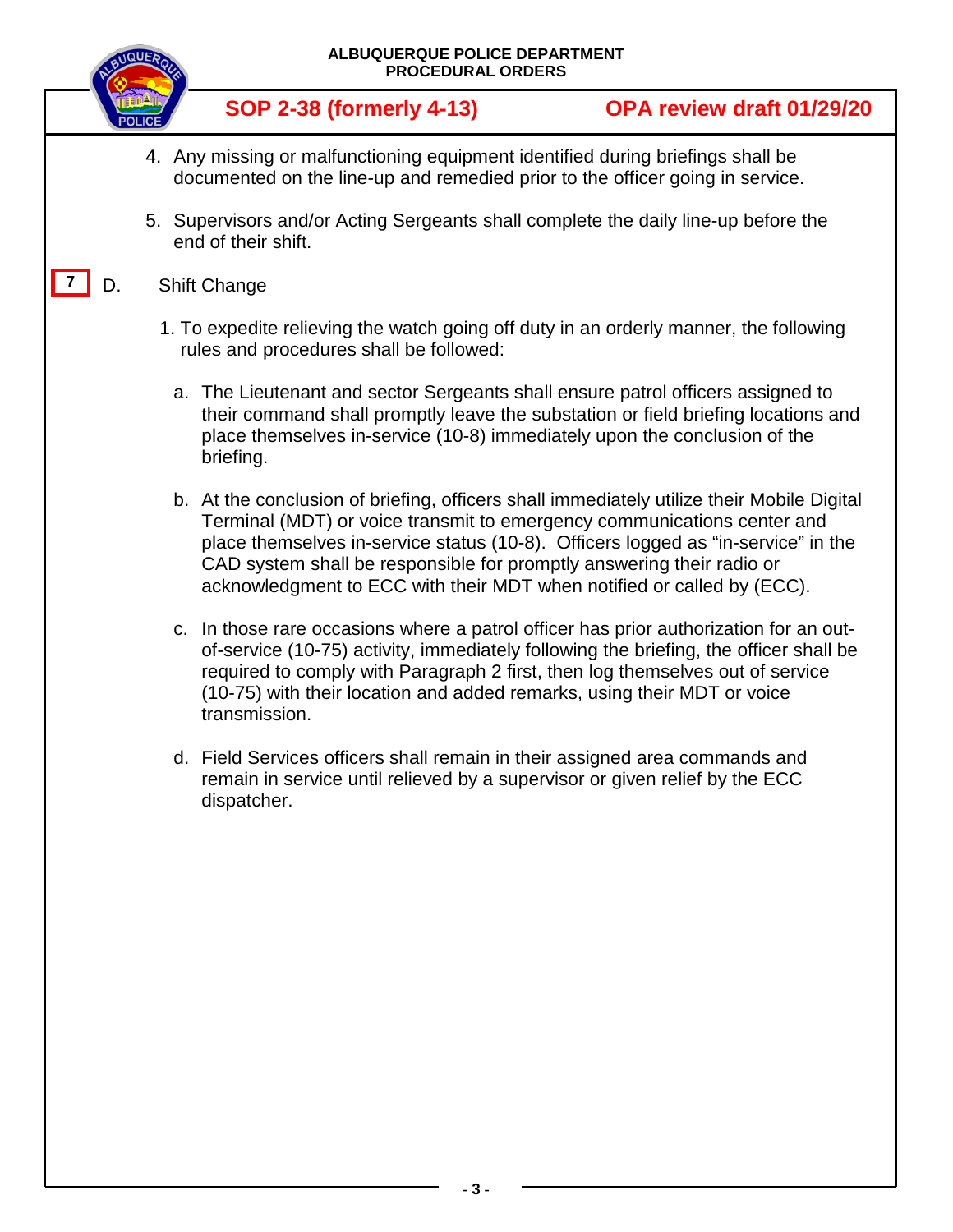

**SOP 4-13 Effective: 01/15/16 Review Due: 01/15/16 Replaces 05/07/15**

# **4-13 DAILY STAFFING AND BRIEFINGS**

#### **4-13-1 Rules and Procedures**

#### A. Line-Ups

1. Each command/division will maintain a line-up of all assigned personnel. The lineup will include names, call-signs, man numbers, and code letters.

#### 2. Code Letters

The code letters will appear next to the officer's assignment.

- A Bean Bag Certified and Equipped
- B Bilingual
- C FTO (Field Training Officer)
- D DRE (Drug Recognition Expert)
- E CIT (Crisis Intervention Team) (assignment)
- F Spike Belt Certified and Equipped
- G .223 Trained Certified and Equipped
- H ERT (Emergency Response Team)
- I Enhanced Shotgun
- J VIN Inspection Certified
- K Sign Language Proficient
- L Taser Certified and Equipped
- M Passive Restraint System Certified and Equipped
- N Dive Team (assignment)
- O Ground Search and Rescue (assignment)
- Z other (specified)
- 3. Maintenance of Line-ups

Administrative assistants will be responsible for the maintenance of line-ups and the distribution to Emergency Communications.

- B. Minimum Number of Supervisors Required to Work Daily
	- 1. Under normal circumstances, each Area Command will be staffed by at least one Sergeant or Lieutenant.
	- 2. Acting Sergeants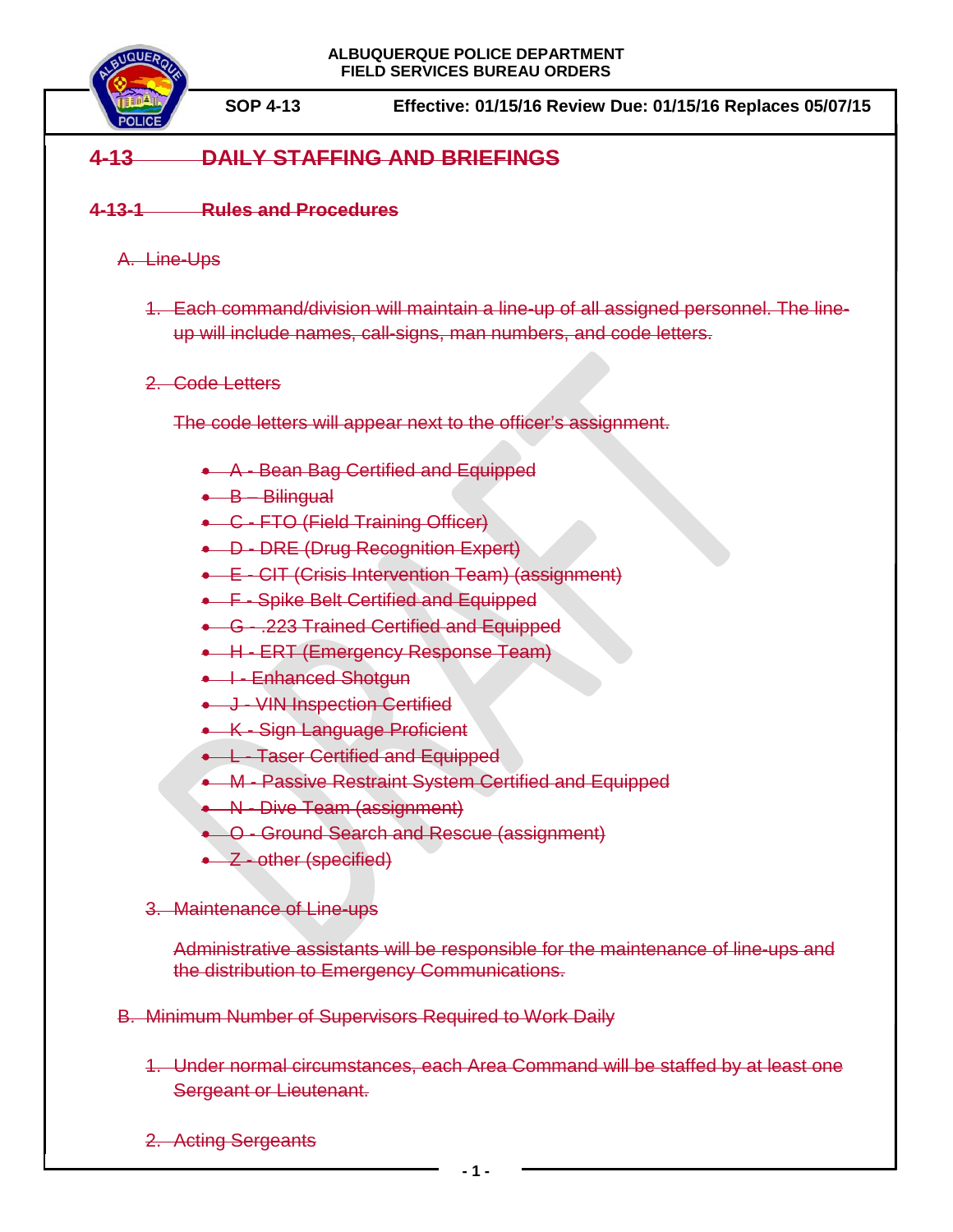#### **ALBUQUERQUE POLICE DEPARTMENT FIELD SERVICES BUREAU ORDERS**



**SOP 4-13 Effective: 01/15/16 Review Due: 01/15/16 Replaces 05/07/15**

Officers being upgraded to an acting sergeant position, will not count toward the minimum number of supervisors required. Acting sergeants will have the same authority of a permanent Sergeant. Acting Sergeants will be selected at the discretion of their supervisor with the Watch Commander's approval.

#### C. Holidays

1. The Chief of Police will determine which divisions will be required to work holidays.

2. Sworn personnel will be governed by the APOA contract.

### D. Briefing

- 1. At the discretion of the supervisor, all shifts should start with a briefing.
- 2. Sergeants are encouraged to hold briefings at off-site locations to enhance contact with the community and to address neighborhood problems.

### E. Daily Briefing Blotter

1. The information in the Blotter will be read on a daily basis at each Area Command Briefing.

#### F. Shift Change

To eliminate delays in responding to calls-for-service, which occur daily at shift change, and to expedite relieving the off-going watch in an orderly manner, the following rules and procedures shall be followed:

- 1. The Watch Commander and sector Sergeants shall ensure that patrol officers assigned to their command will promptly leave the substation and place themselves in-service immediately upon conclusion of the briefing.
- 2. At the conclusion of the briefing, patrol officers will immediately utilize their MDT and place themselves in service (10-8). Patrol officers assigned to Field Services and carried as "in-service" by the Communications dispatcher shall be held strictly accountable for the prompt answering of their radio or acknowledgment with their MDT when called by the dispatcher.
- 3. In those rare occasions where a patrol officer has prior authorization for an out- ofservice activity immediately following the briefing, the officer shall be required first to comply with Paragraph B, then log themselves out-of-service with the appropriate command and location, using their MDT.